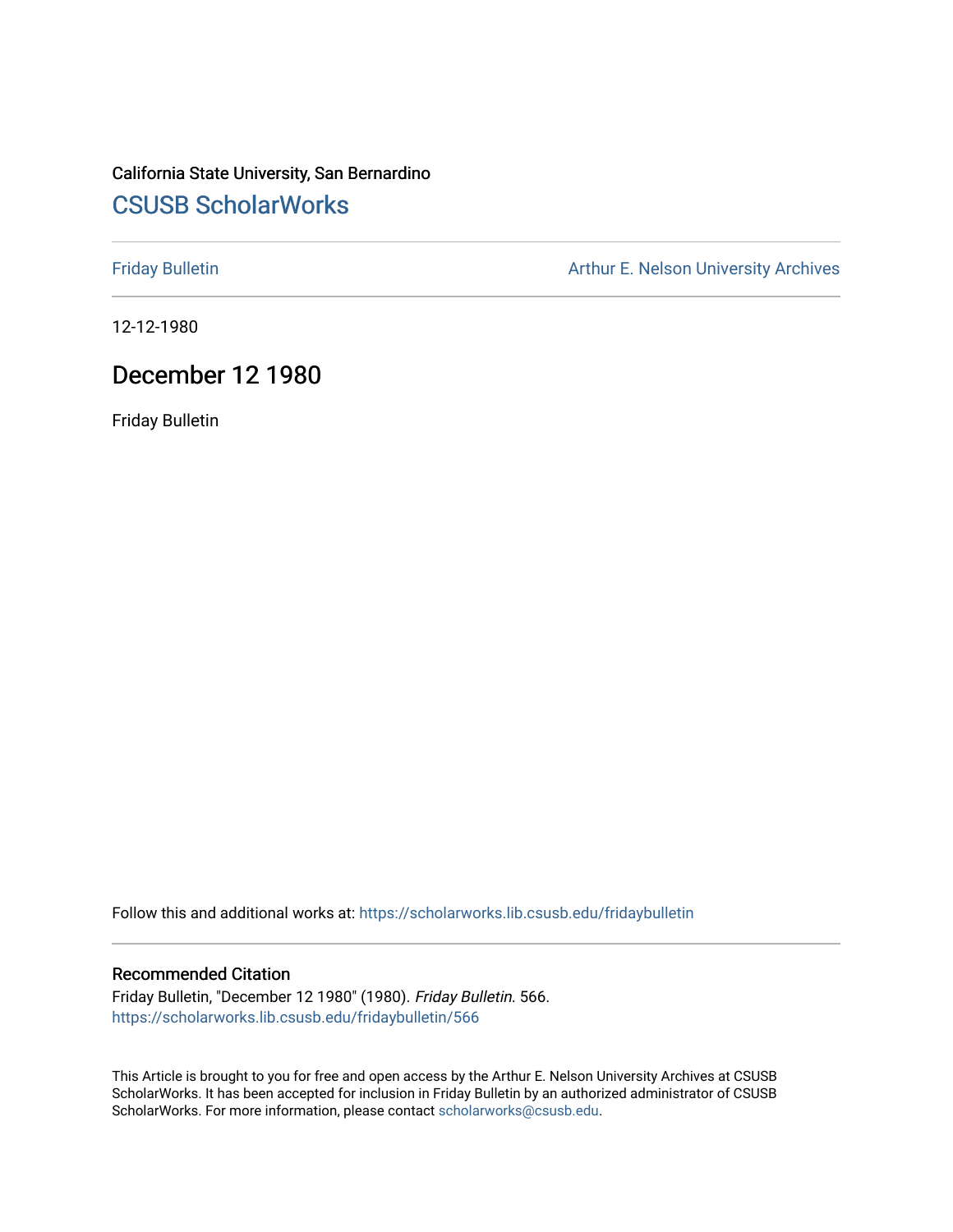THE BULLETIN

**CALIFORNIA STATE COLLEGE • SAN BERNARDINO** 

December 12, I98O

*m* 

1965 .jllflL 1980

**CAL STATE PROFS WIN NEH FELLOWSHIPS** 

Dr. Peter Schroeder (English) and Dr. Eugene Garver (Philosophy) have been awarded National Endowment for the Humanities fellowships for the 1981-82 academic year.

Only *kO* such fellowships were awarded and Cal State Is the only Institution In the United States whose faculty won two of them.

Dr. Schroeder will spend his year researching and writing about the development of literary dialogue from the Medieval through Renaissance periods. Dr. Garver will investigate contemporary rhetoric with the goal of improving the teaching of writing at all educational levels.

Dr. Carver's project Is linked with a two-quarter sabbatical he will take this academic year to research the same subject and with a four-year grant to the college from the NEH to develop better methods of teaching students to write.

The fellowships provide up to \$20,000 In salary replacement for the fellowship year. Additional funds for research expenses can be requested from the NEH.

**\$2800 DISTRIBUTED To FIRE VICTIMS** 

Approximately \$2,800 was distributed from the Fire Victims Relief Fund this week to the 12 faculty, staff and students who lost their homes in the fire. But that will not be the end of It.

Another \$200 donation arrived after the distribution was made and there Is a chance that other donations will come, possibly from off campus. Donations have been received from Individuals and departments at Cal State, Domlnguez nave been received from individuals and departments at Cal State, Dominguez<br>Hills. The Cal State Associates and ASB also made donations and the Alumni<br>Association indicated it will also contribute to the fund.

The fire victims shared equally In the fund. A three-member committee composed of Faculty Senate Chair Judy Rymer, Dean of Students Kent Monroe and Personnel Officer Oscar Jackson made the official distribution.

Further donations will be distributed to the fire victims as they accumulate.

Each of the families received about \$258 from the money which had been donated up to the day of distribution.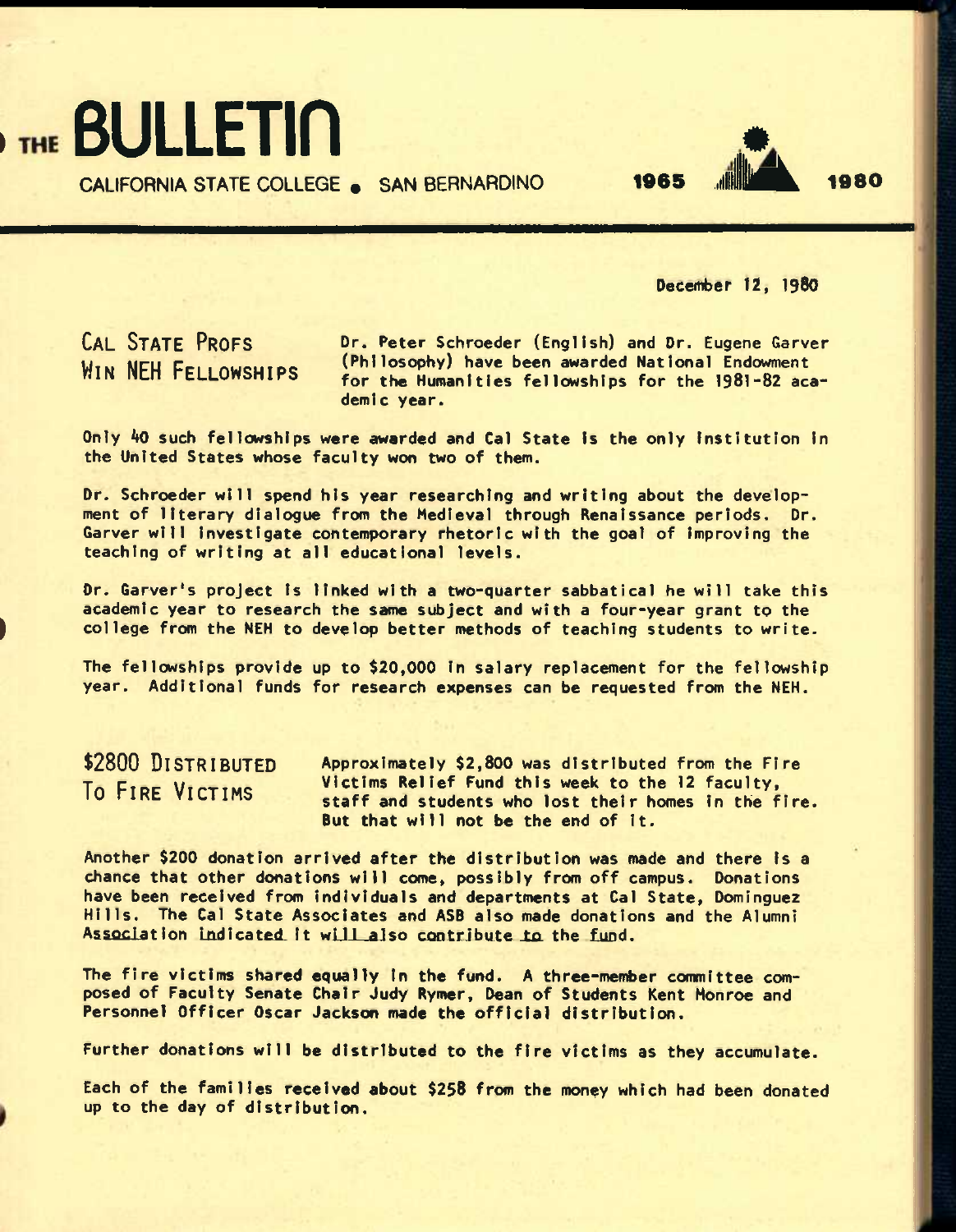### President's Message

In the midst of the traditional joy of the holiday sea-In the midst of the traditional joy of the holiday sends the midst of the fractional joy of the holiday sends the misfortunes which son, Mrs. Pfau and I recognize the misfortunes which<br>have befallen our colleagues and students. While their gladness is tempered by the loss of homes and possessions, we rejoice that no lives among our campus families were lost. We extend to all our best wishes for the coming New Year. Hopefully, it will be a year in which personal trageby can be tumeb into a new beginning.

President John M. Pfau

**R** 

**CHRISTMAS COFFEES** traditional Christmas coffees or parties, held To Be HELD DEC. 23 on a building-by-building basis, are to be sched-<br>To Be HELD DEC. 23 under Tuesday, Dec. 23 Years ago, when the **10 DE HELD UEC**I Tuesday, Dec. **23.** Years ago, when the college was smaller, all employees gathered in one

location for coffee and cookies. In more recent years, each building, or departments within buildings, has arranged its own event.

**CAMPUS TO GO ON CHRISTMAS HOLIDAY**  The campus will take a four-day Christmas break Dec. **25-28.** Dec. **25.** Christmas, is a legal holiday. Dec. **26** will be taken as an in-lieu holiday replacing Veterans Day, a legal holiday which the campus did not observe.

All campus offices will be closed for the four-day weekend with only essential employees working.

**FND OF YFAR BRINGS with** the end of the year will come the end of END OF PERSONAL DAY any 1980 personal leave days remaining unused. Every Cal State employee hired before Dec. 31 is entitled to a day (or portion of a day in the case of part-time employees) of leave.

Any such personal leave day not taken by Dec. 31 is lost. It cannot be carried into the new year.

**BULLETIN TO TAKE BREAK The next issue of the Campus Bulletin will be** distributed Jan. **2.** There will be no Bulletin Dec. **19** or Dec. 26. Items for the Jan. **<sup>2</sup>**

issue should be sent in writing to the Public Affairs Office, AD 117, by noon Dec. 30.

Payday is Wednesday, December 31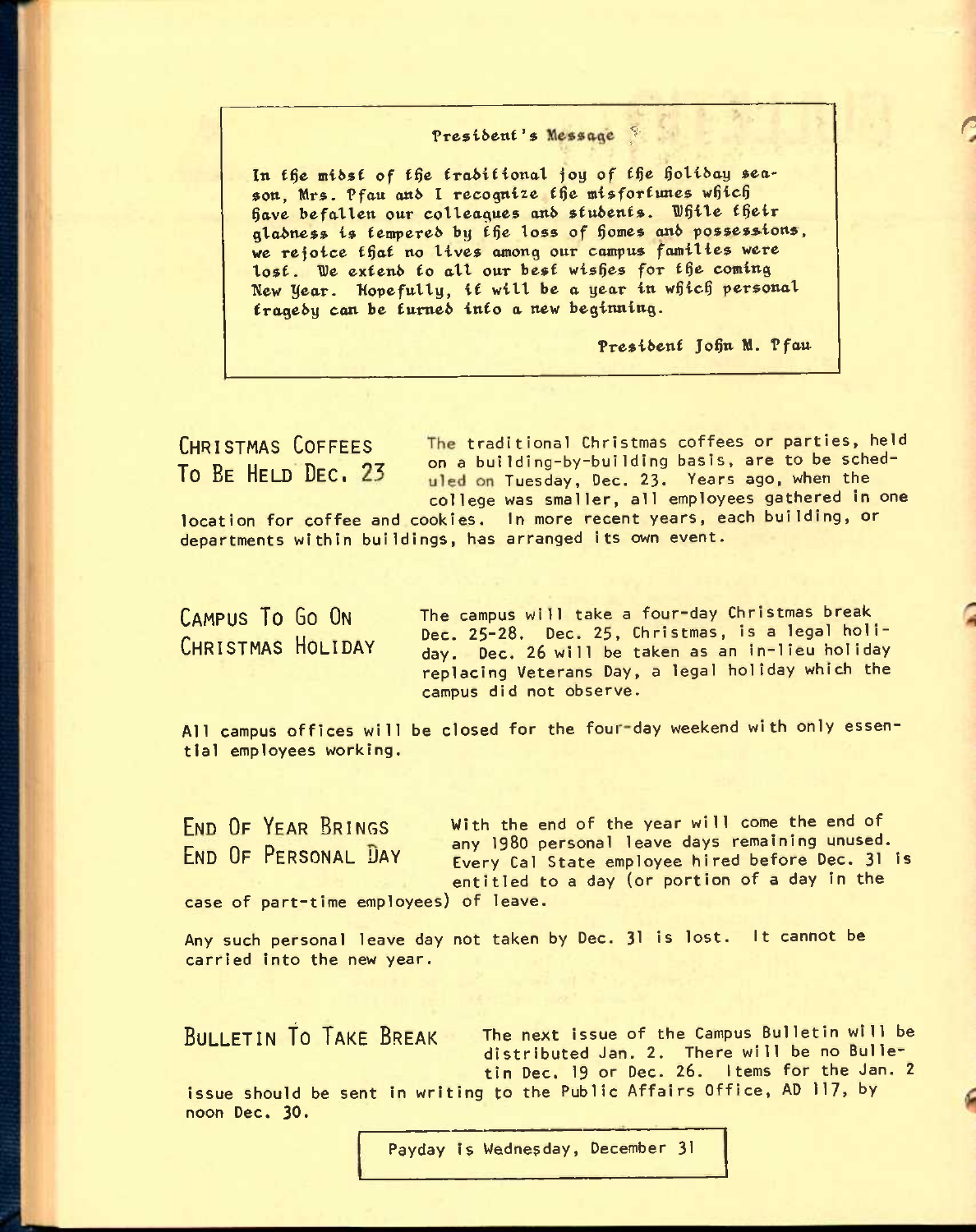# **TELEPHONE DIRECTORY To BE DISTRIBUTED TODAY**

This leaves the type larger. A new feature is a listing of employees by The 1980-81 Telephone Directory, to be distributed today, has a new look. The directory is larger, with the page size being the same as the city or state ATSS directorles.

office.

The typing of the directory was done on the word-processing equipment in the Foundation Office. The Information Is now stored on disks, which will enable next fall's directory to be produced more rapidly by typing corrections and additions, rather than the entire book. This year the directory was printed in the Duplicating Center

SPECIAL PHONE NUMBERS As usual, special phones will be installed in SFT FOR REGISTRATION the gymnasium for registration Jan. 2 and 5 so schools and departments whose personnel will be temporarily relocated can still be reached for

business. The special temporary numbers are: Academic Planning/Registrar—7310 Administration--7701 Bursar—7505 Educat ion—7770 Financial Aid--7745 Human Itles--768l Natural Sciences—7650 Social and Behavioral Sclences--7620 Unit Validation—7303

In addition, these phone lines will be Installed in the Lower Commons for late registration: Bursar—7500 Schools—7639 Schools $-7640$ 

Registration will run from II a.m.-6 p.m., Jan. 2 and II a.m.-6:30 p.m., Jan. 5 with a lunch break from 1-3:30 p.m. Late registration and program changes will be accepted from  $9$  a.m.-6:30 p.m., Jan.  $7-8$  in the Lower Commons.

JOE LONG CONTRIBUTED Mention was inadvertently overlooked in the re-To BLOOD DRIVE, Too cent story on the campus blood drive of the contribution of Physical Education and Recreation's Joe Long. Long, in addition to donning

a Dracula costume and playing the part around the donor center, donated an Intramural T-shirt to the post-drive drawings. The T-shirt, incidentally, was won by student Rita George.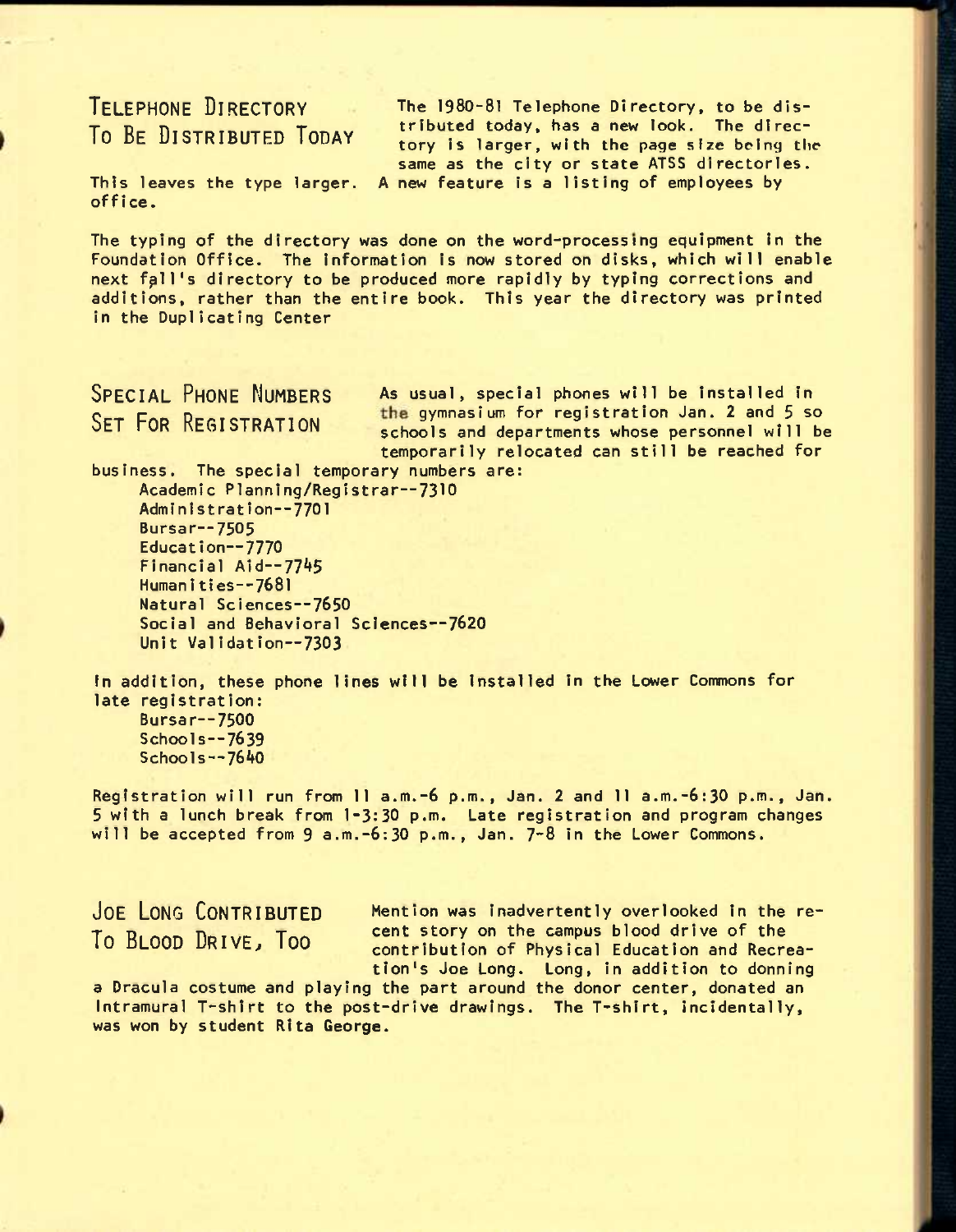**FIRE VICTIMS**<br>LIST UPDATED

A fourth student, Dianne Briley, has been added to the list of faculty, staff and students who lost their homes In the fire. Judy Cruz from the School of Education has been removed from the victim list since her home was not destroyed.

**OPEN HOUSE** six faculty and staff had early Christmas when their names ^ **SUCCESS** were drawn for prizes at the Bookstore's open house.

The prize winners were Howard Dexter (Music), who won a Polaroid camera; Jack McDonnell (Business Administration), AM/FM cassette recorder/radio; Ted Krug (Financial Aid), blender; Elaine Haugen (Admissions and Records), a briefcase; Sarojam Mankau (Biology), \$10 gift certificate; and Lydia Sullivan (Computer Center), \$10 gift certificate.

The Bookstore plans to make the open house an annual event.

**NORTH SIDE LOOKING** volunteer help has been requested for efforts to FOR VOLUNTEERS clean up debris and to fill and stack sandbags in the northern part of San Bernardino. Anyone interested in helping need only sign up at the Wild-

wood Park Volunteer Post at AOth and Waterman. The people there will give each volunteer a job and provide transportation to the work site.

This effort is in addition to the college's volunteer list. Jeanne Hogenson in the Activities Office is compiling a list of college employees willing to help colleagues clear their property and erect sandbag walls to protect against flooding and mud slides. Anyone interested may call Ms. Hogenson at 7^07.

Because there is a shortage of equipment, the Wildwood Park volunteer center asks that those who have them take shovels. Anyone planning to stay through meal time should pack a sack lunch.

The most critical need at the moment is for people to fill and stack sandbags.

**PERSONALS** The college community congratulates Dr. Eugene Carver (Philosophy) on his marriage Dec. 5 to Jane Bennett of Crestline.

The California State College, San Bernardino BULLETIN is published Fridays by the Public Affairs Office, AD 117, extension 7558. Items for publication should be received in writing by noon Tuesday.

Edna Steinman, Director of Public Affairs Editor . . . Charles Hand Calendar Items . . . Ruth Moran Printed in the Duplicating Center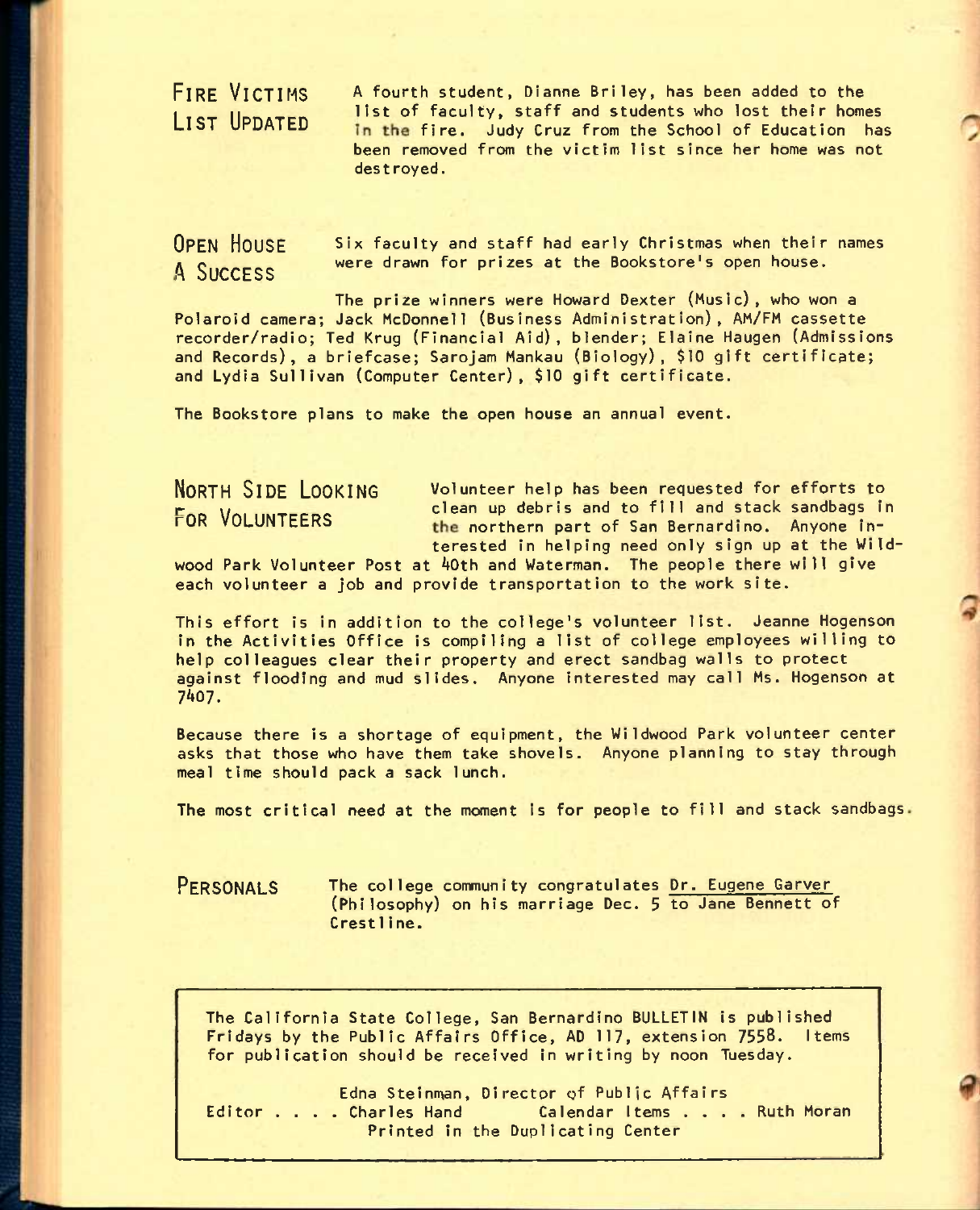# SLIM JAG VENT, CAL STATE BROWNS The Slim Jag Vent shut out the Long **Shots** to capture the "Toilet Bowl,"

TAKE INTRAMURAL FOOTBALL TITLES the playoff for the intramural coed flag football championship. In the

men's division, the Cal State Browns turned back the Tokay Tide for the championship.

Shandin and Lethal Dose were eliminated In the semifinal playoffs in the coed division while the Green Machine and Just For Fun were the semifinal contenders In the men's division.

Coming up on the intramural calendar are a floor hockey puck shoot during registration, and basketball, volleyball and ski racing during winter quarter.

The days on which intramural volleyball will be played have been changed from Mondays to Wednesdays. Games will be played from 7-8 p.m. and 8-9 p.m.

# **CSCSB NON-DISCRIMINATION POLICY** It is the policy of California

State College, San Bernardino to employ, advance in employment

and otherwise treat all employees and applicants for employment without regard to race, color, religion, sex, age, national origin, physical or mental handicap, or because the Individual is a disabled or Vietnam-era veteran.

California State College, San Bernardino has established an Affirmative Action Program to promote the employment and advancement in employment of^ groups specifically identified by statute and regulation, including minorities, females, qualified handicapped individuals, qualified disabled veterans, and Vietnam-era veterans.

California State College, San Bernardino's policy of non-discrimination and affirmative action applies to all levels of employment and all personnel^ practices, including but not limited to the following; recruitment, hiring, upgrading, demotion, forms of compensation including rates of pay, benefits, transfer, layoff and return from layoff, termination, and training, educational, social and recreational programs.

It is the responsibility of every member of California State College, San Bernardino management to ensure effective implementation of affirmative action in all personnel actions. The responsibilities for reporting and monitoring the effectiveness of our program have been assigned to Dean James D. Thomas for Academic and Academic Administrators, and to Mr. Oscar Jackson for Staff. Should you have any questions regarding this policy, please contact Dean Thomas at  $(714)$  887-7517 or Mr. Jackson at  $(714)$  887-7205.